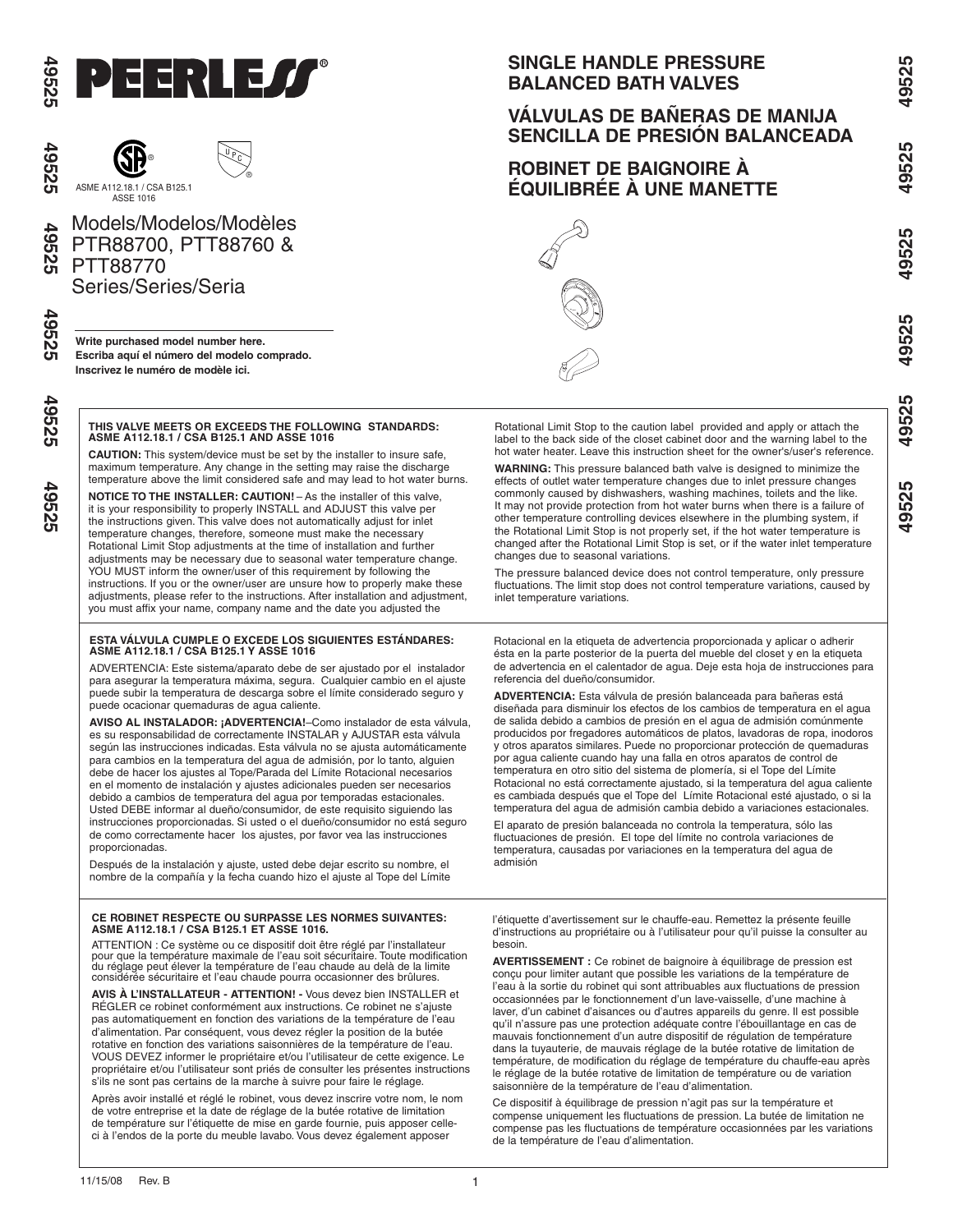## **Installation instructions**

**BEFORE YOU START . . .** be sure to determine what type of installation you will be performing, whether or not you will install your valve in a plaster wall, plaster wall with thick tile, or fiberglass, plastic or metal shower stall. **IMPORTANT–**If you are installing in a plaster wall or plaster wall with thick tile: **BE SURE THAT THE SURFACE OF THE PLASTER GUARD COVERING THE VALVE IS FLUSH WITH YOUR FINISHED WALL.** If you are installing this valve on a fiberglass, plastic or metal showerstall with thin tile walls, the plaster guard can be used as a m **be required. Accessory order RP40459**▲**.**

### **1. SHUT OFF WATER SUPPLIES.**

- **2. INSTALL VALVE** so that arrows on bracket point upward. If you are making a shower installation only, plug bottom outlet of valve with pipe plug or copper plug.
- **3. CONNECT HOT AND COLD SUPPLY LINES** to left and right inlets of valve body. Left is hot and right is cold. Sweat connections are 1/2" copper tube size (CTS). Remove the valve cartridge prior to soldering.
- **4. FOR SHOWERHEAD INSTALLATION** connect top outlet to shower arm with proper fittings. To prevent damage to finish on shower arm, insert wall end of shower arm into shower flange before screwing arm into riser connection.
- **5. For tub spout installation** refer to the installation instructions supplied with your tub spout.

Connection of deck mount spouts to in–wall valves is not recommended. Neither is the use of hand showers connected to tub spouts in a tub/shower push button diverter combination, or hand showers connected in lieu of a tub spout to a tub/ shower valve.

Piping between valve body and tub spout must be a minimum of 1/2" (13 mm) copper pipe or 1/2" (13 mm) iron pipe in a **straight** drop no less than 8" (203 mm) but no more than 18" (457 mm) long with only **one** iron pipe or copper 90 degree elbow to the tub spout nipple.

### **Instrucciones para la instalación**

**ANTES DE COMENZAR** *. . .* segúrese de determinar que tipo de instalación usted va a hacer, aunque vaya o no a instalar su válvula en una pared de yeso, pared de yeso con losa gruesa, o vidrio fibroso, compartimiento de plástico o metal. <u>IMPORTANTE</u>–Si usted está haciendo su instalación en una pared de yeso o<br>una pared de yeso con losa gruesa: ASEGÚRESE QUE LA SUPERFICIE DEL<br>PROTECTOR DE YESO QUE CUBRE LA VÁLVULA ESTÉ AL RAS CON SU PARED **TERMINADA.** Si usted está instalando esta válvula en vidrio fibroso, compartimiento de plástico o de metal con paredes delgadas, el protector de yeso puede utilizarce como un soporte para montaje. Si el grosor de la pared es menos de 1", el protector de yeso se puede utilizar con su orientación original al colocar el chapetón sobre la<br>válvula y asegurar con los tornillos proporcionados. La pared queda apretada entre el<br>protector de yeso y el chapetón. Si la pared es má y el tubo montante deben de ser anclados usando una herramienta L de montaje. **(NOTA: para vidrio fibroso, o compartimientos de plástico o metal de más de 1 1/2" de grosor, requerirá tornillos para el chapetón más largos. Orden de Accesorio RP40459**▲**.)** 

- **1. CIERRE LOS SUMINISTROS DE AGUA.**
- **2. INSTALE LA VÁLVULA** asegurando que las flechas de la abrazadera apunten hacia arriba. Si estás instalando solamente el recinto, enchufa la salida más bajo de la válvula con clavija de tubería or clavija de cobre.
- **3. CONECTE LAS LINEAS SE SUMINISTRO CALIENTE Y FRIA** a las entradas izquierda y derecha del cuerpo de válvula. Izquierda es caliente y derecha es fría. Entradas roscados son tubos de hierro de diámetro (1/2"). Medida de tubería de cobre (MTC). Quite el cartucho de válvula antes de soldar con latón.
- **4. PARA INSTALACIÓN DE CABEZA DE REGADERA** conecte salida más alta al brazo de regadera con accesorios propios. Para prevenir daño al acabado del brazo de regadera inserte el remate de pared del brazo de regadera adentro el pestaña de regadera antes de atornillar el brazo adentro el contraescalón del conexión.
- **5. Para instalación de la salida de la bañera**, refiérase a las instrucciones para las instalación proporcionadas con su tubo de salida. No se recomienda la conexión de salidas de montura para superficie a válvulas para la pared. Tampoco se recomienda el uso de duchas de mano conectadas a salidas de bañera combinación de bañera/ducha con desviador de botón pulsador, o duchas de mano conectadas a una válvula de bañera/ducha en lugar de una salida de bañera.

La tubería entre el cuerpo de la válvula y el tubo de salida de la bañera debe ser<br>de tubo de cobre de un mínimo de 1/2" (13 mm) o tubo de hierro de 1/2" (13 mm)<br>en caída **recta** no menos de 8" (302 mm) pero no más de 18" de agua.

### **INSTRUCTIONS D'INSTALLATION**

**AVANT DE DÉBUTER,** prenez note que l'installation varie selon qu'il s'agit d'un mur en placoplâtre recouvert ou non de carreaux ou d'une une enceinte de douche en fibre de<br>verre, en plastique ou en métal. <u>IMPORTANT</u>–Si vous installez le robinet dans un mur<br>en placoplâtre recouvert ou non de carreaux, **ASSUR DU PROTECTEUR QUI RECOUVRE LE ROBINET SE TROUVE À ÉGALITÉ DE LA SURFACE FINIE DU MUR.** Si vous installez le robinet dans une enceinte de douche à paroi mince en fibre de verre, en plastique ou en métal, vous pouvez vous servir du protecteur comme support de montage. Si la paroi a moins de 1 po, laissez le pro-<br>tecteur dans sa position d'origine, placez la rosace sur le robinet et fixez le tout à l'aide<br>des vis fournies. La paroi se trouvera alors c la paroi a plus de 1 po, vous devez faire pivoter le protecteur de 180° par rapport à sa position d'origine. La sortie pour le bec de bain et le tuyau de la douche doivent être immobilisés à l'aide d'un coude à pattes de fixation. **(NOTE: Si la paroi en fibre de verre, en plastique ou en métal de l'enceinte de douche a plus de 1 1/2 po, la rosace doit être montée à l'aide de vis plus longues qui peuvent être obtenues sur commande (RP40459**▲**).**

### **1. COUPER L'EAU.**

- **2. MONTER** le corps de robinet de manière que la flèche sur le support pointe vers le haut. Si le robinet doit alimenter une douche exclusivement, obturer l'orifice inférieur à l'aide d'un bouchon mâle ou d'un bouchon en cuivre.
- **3. RACCORDER LES CONDUITES D'EAU CHAUDE ET D'EAU FROIDE** aux entrées d'eau du côté gauche et du côté droit du robinet. Les raccords sont du type à braser et concus pour un tuyau de cuivre 1/2 po. Enlevez la cartouche avant de procéder au brasage
- **4. RACCORDER LA DOUCHE** Raccorder l'orifice supérieur du corps de robinet au tuyau de la pomme de douche à l'aide des accessoires appropriés. Pour ne pas abîmer le fini du tuyau de la pomme de douche, introduire son extrémité dans la collerette avant de le visser dans le raccord du tuyau vertical se trouvant dans le mur.
- **5. D'installation pour bec de baignoire**, consultez les instructions d'installation fournies avec votre bec.

 Il est déconseillé de connecter un bec de robinet de comptior sur une valve mura le. De même il est déconseillé d'utiliser une doche à main dans la combinaison baignoire et douche avec bouton-poussoir inverseur.

 Le tuyau entre le corps du robinet et le bec de bain doit consister en un tuyau de cuivre ou en un tuyau de fer d'au moins 1/2 po (13 mm), long d'au moins 8 po (203 mm) et d'au plus 18 po (457 mm). Ce tuyau doit être droit, installé à la verticale et raccordé au manchon fileté du bec par un seul coude de 90 degrés en fer ou en cuivre.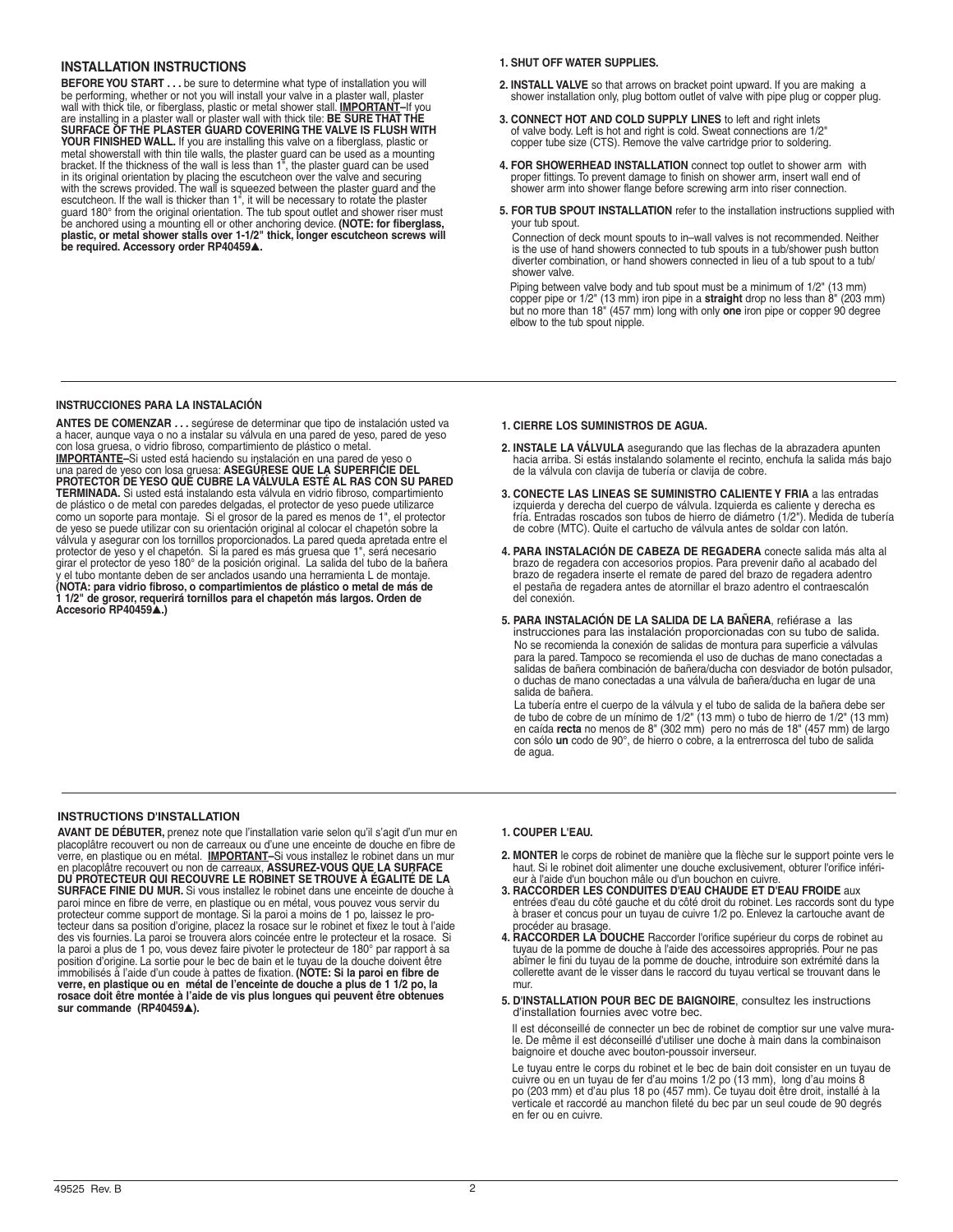

- **6. FOR BACK TO BACK OR REVERSE INSTALLATIONS ONLY (HOT on RIGHT and COLD on LEFT),** follow instructions below. If you are not making a reverse or back to back installation skip STEP 6, continue with STEP 7 **WARNING:** FAILURE TO FOLLOW THESE INSTRUCTIONS COULD PREVENT THE VALVE FROM FUNCTIONING PROPERLY.
- **A.** Make sure water supplies are off.
- **B**. Remove cartridge assembly from body **(see Helpful Hint 2 on page 5). C**. Beinstall cartridge assembly into the body making sure the stop on the **g**
- **C.** Reinstall cartridge assembly into the body making sure the stop on the cap assembly faces the left (this is now the cold side). Secure cartridge with bonnet nut. **D.** Return to step 7 on this page.
- 

**7. FLUSH YOUR SYSTEM** prior to installing the showerhead, place handle on valve stem and turn handle to full mix position. Turn on water supplies, check for leaks and let lines flush for one minute without moving faucet handle, divert water to showerhead and flush for 30 seconds. This will remove any debris from the lines which can damage internal parts of the faucet and cre- ate leaks. After flushing, shut off water at faucet. Remove handle and attach escutcheon using screws. Attach showerhead.

**6. SOLAMENTE PARA INSTALACIONES HACIA TRASERO OINVERTIDO (CALIENTE al DERECHO y FRÍA al IZQUIERA).** Sique los instrucciones debajo. Si no estás haciendo instalaciones hacia trasero o invertido salta PASÓ 6. Sigue a PASO 7.

**ADVERTENCIA:** FALTER DE SEGUIR ESTOS INSTRUCCIONES

PREVENERÁ EL FUNCIÓN PROPIO DE LA LLAVE.

**A**. Asegurase que los suministros de agua están cerrados.

- **B.** Quite el catucho de válvula del cuerpo **(Vea Sugerencias Útilies 2 en las página 5).**
- **C.** Reponga el ensamble de cartucho dentro el cuerpo asegurando el tope de el ensamble de Tapón apunte la izquierdo. (Ahorra este es el lado fria). Asegure el cartucho con el bonete.
- **D**. Regresa al Paso 7 de esta página.
- **7. LIMPIE SU SISTEMA CON UN CHORRO DE AGUA.** Deje correr la agua a través la systema antes de instalar la cabeza de regadera. Ponga el meneral encima el vástago de válvula y dele vuelta al maneral hasta el posición completamente mixto. Abra los suministros de agua, fija por fugas de agua y deje correr la agua por un minuto sin mover el maneral, diverte la agua al cabeza de regadera y deje correr por 30 segundos. Esto eliminará cualquier desecho que haya en las lineas que puede causar daños a las piezas internas de la válvula y pueda producir fugas. Después cierre el maneral de la llave. Saque el maneral y coloque el escudete usando los tornillos de franja. Atare la cabeza de regadera.
- **6. INSTALLATION DOS À DOS SEULEMENT (EAU CHAUDE À DROITE ET EAU CHAUDE À GAUCHE)**. Suivre les instructions ci-dessous. S'il ne s'agit pas d'une installation dos à dos, sauter L'ÉTAPE 6 et passer à L'ÉTAPE 7.

**AVERTISSEMENT:** SI LES INSTRUCTIONS QUI SUIVENT NE SONT P<br>RESPECTÉES, LE ROBINET PEUT MAL FONCTIONNER.

- **A**. Couper l'eau.
- **B.** Retirer la cartouche du corps du robinet **(Consultez le Conseil 2 à la page 5).**
- **C.** Réinstallez la cartouche dans le corps en vous assurant que la butée sur le chapeau est orientée vers la gauche (il s'agit maintenant du côté eau froide). Fixer la cartouche à l'aide du chapeau fileté. **D.** Revenez à l'étape 7 de la présente page.
- 

7. PURGER L'INSTALLATION. Avant de poser la pomme de douche, placer la<br>poignée sur la tige de la soupape et la tourner en position de plein mélange.<br>Rétablir l'alimentation en eau et vérifier l'étanchéité de l'installation couler l'eau une minute sans bouger la poignée, puis dériver l'eau vers la douche et la laisser couler 30 secondes. La purge vise à évacuer les corps étrangers qui peuvent abîmer les composants internes du robinet et rendre celui-ci non étanche. Une fois la purge terminée, fermer le robinet. Enlever la poignée et poser la rosace à l'aide des vis, puis monter la pomme de douche.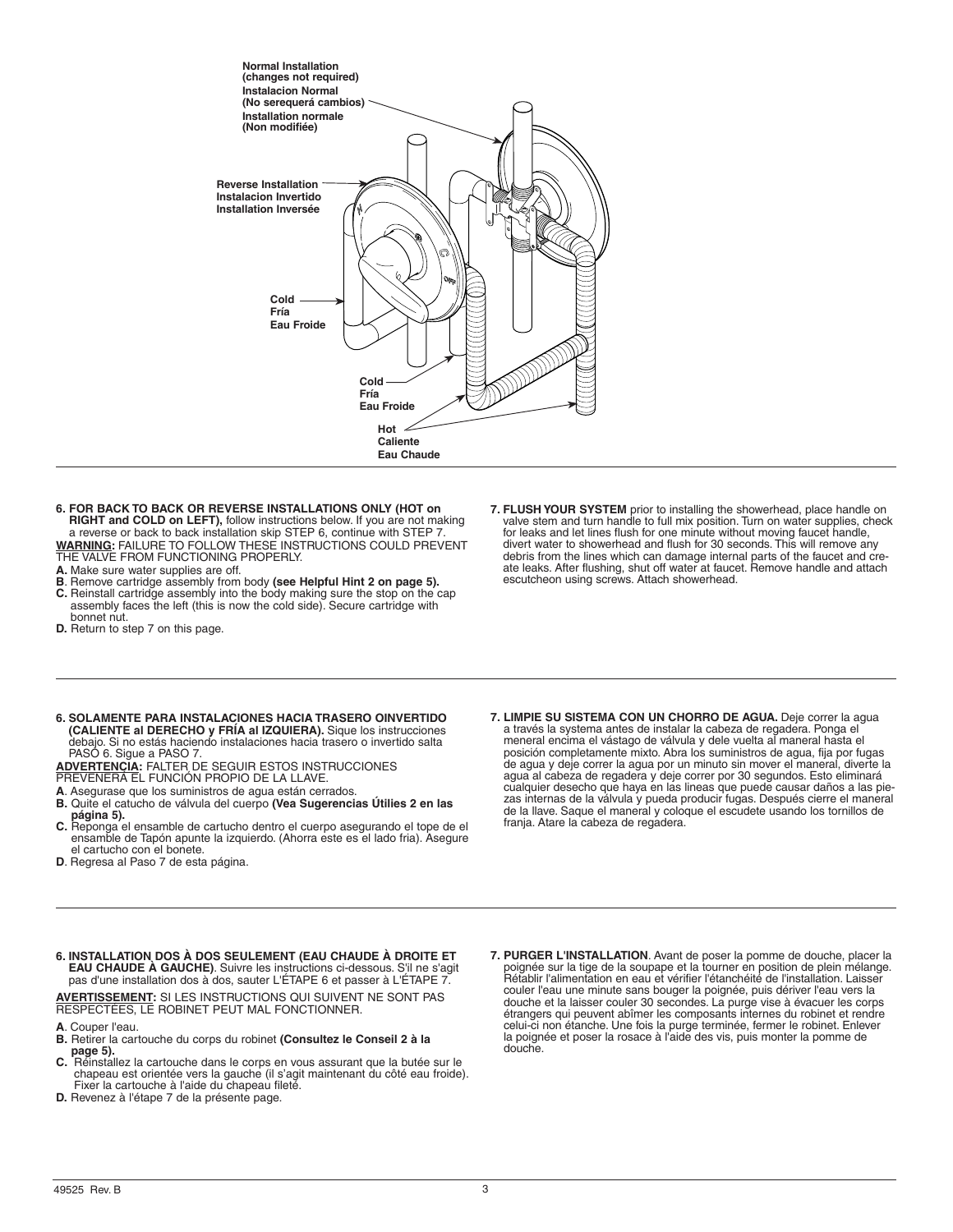

1st Position Posición Primera 1ère Position Hotter Más Caliente Plus chaude Rotational Limit Stop Tope de Limite de Girar Butée Pivotante Stem · Unidad del Vástago **Obturateurs** Disc -Disco **Disque** 

## **8. ADJUSTING THE ROTATIONAL LIMIT STOP:**

**IMPORTANT:** The Rotational Limit Stop is used to limit the amount of hot water available such that, if set properly, the user will not be scalded if the handle accidentally is rotated all the way to "hot" when a person is showering or filling a tub. The first position allows the **LEAST** amount of hot water to mix with the cold water in the system. In the first position the water will be the coldest possible when the handle is turned all the way to hot. As you move the Rotational Limit Stop counterclockwise, you progressively add more and more hot water in the mix. The last position to the left will result in the greatest amount of hot water to the mix, and the greatest risk of scald injury if someone accidentally turns the valve handle all the way to the hot side while showering or filling a tub.

**WARNING: In some instances, setting the Rotational Limit Stop in the hottest position (full counterclockwise) could result in scald injury. It is necessary to adjust the Rotational Limit Stop so that the water** 

#### **coming out of the valve will not scald the user when the handle of the valve is rotated to the hot side.**

• According to the majority of industry standards, the maximum allowable temperature of the water exiting the valve is 120°F (Your local plumbing codes may require a water temperature less than 120°F).

• The Rotational Limit Stop may need to be readjusted seasonally if the inlet water temperature changes. For example, during the winter, the cold water temperature is colder than it is during the summer which could result in varying outlet temperatures. A water temperature for a comfortable bath or shower is typically between 90°F - 110°F.

• Run the water so that the cold water is as cold as it will get and hot water is as hot as it will get. Place the handle on the stem and rotate the handle counterclockwise until the handle stops.

• Place a thermometer in a plastic tumbler and hold in the water stream. If the water temperature is above

120°F, the Rotational Limit Stop must be repositioned clockwise to decrease valve outlet water temperature to be less than 120°F or to meet the requirements of your local plumbing codes.

• To adjust the temperature of the water coming out of the valve, pull the disc back to a position where it is possible to remove the Rotational Limit Stop and readjust the teeth engagement position to the desired temperature. Clockwise will decrease the outlet temperature, counterclockwise will increase the outlet temperature. Temperature change per tooth (notch) could be 4° - 16°F based on inlet water conditions. Repeat as necessary. Push disc until fully seated. **WARNING: Failure to re-install Disc after setting Rotational Limit Stop could result in scald injury.**

• MAKE SURE COLD WATER FLOWS FROM THE VALVE FIRST. MAKE SURE WATER FLOWING FROM THE VALVE AT THE HOTTEST FLOW POSSIBLE DOES NOT EXCEED 120°F OR THE MAXIMUM ALLOWED BY YOUR LOCAL PLUMBING CODE.

### **8. RÉGLAGE DE LA BUTÉE ROTATIVE:**

**IMPORTANTE:** El Ajuste del Tope que Limita la Rotación se usa para limitar la cantidad de agua caliente disponible de manera que, si ajustado apropiadamente, el usuario no se quemará si la manija se gira accidentalmente completamente a "hot" ("caliente") cuando una persona se está duchando o llenando la bañera. La primera posición permite la cantidad **MÍNIMA** de agua caliente mixta con la fría en el sistema. En la primera posición el agua estará lo más fría posible cuando la manija se gira completamente a caliente. Mientras que mueve el Ajuste del Tope que Limita la Rotación en dirección contrario a las manecillas del reloj, progresivamente aumentará el agua caliente en la mezcla más y más. La última posición a la izquierda es la de mayor cantidad de agua caliente en la mezcla, y tiene el mayor riesgo de lesión por quemadura si alguien accidentalmente abre la manija de la válvula completamente a la posición caliente mientras que se baña o llena la bañera.

**ADVERTENCIA: En algunos casos, ajustar el Ajuste del Tope que Limita la Rotación en la posición más caliente (completamente en el sentido contrario a la dirección de las manecillas del reloj) puede resultar en lesión por quemadura. Es necesario ajustar el** 

#### **Tope que Limita la Rotación de manera que el agua que sale de la válvula no queme o escalde al usuario cuando la manija de la válvula se gira al lado caliente.**

De acuerdo con la mayoría de los estándares de la industria, la temperatura máxima permisible del agua que sale es 120°F (Sus códigos locales de plomería pueden requerir una temperatura de agua menor de 120°F).

El Tope que Limita la Rotación puede requerir el ajuste estacional si la temperatura del agua cambia. Por ejemplo, durante el invierno, la temperatura del agua fría es más fría que durante el verano resultando en temperaturas variadas en el agua de salida. Una temperatura de agua para un baño o ducha confortable típicamente es entre 90°F - 110°F.

Deje que el agua corra de manera que el agua fría esté lo más fría posible y la caliente esté lo más caliente posible. Coloque la manija en la espiga y gire la manija en dirección contraria a las manecillas del reloj hasta que la manija pare.

Coloque el termómetro en un vaso plástico y sosténgalo bajo el chorro de agua. Si la temperatura de agua está por encima de 120°F el tope que limita la rotación

debe ajustarse otra vez moviéndolo en sentido de las manecillas del reloj para reducir la temperatura del agua de salida de la válvula a menos de 120°F o para que cumpla con los requisitos de sus códigos locales de plomería.

Para ajustar la temperatura del agua que sale de la válvula, hale el disco otra vez a la posición donde se puede remover el Tope del Límite Rotacional y reajuste el engranaje de los dientes a la posición para la temperatura deseada. Al mover en dirección de las manecillas del reloj reducirá la temperatura del agua de salida, y al contrario aumentará la temperatura del agua de salida. El cambio de temperatura por cada diente (muesca) puede ser de 4°F-16°F dependiendo de la condición del agua de entrada. Si es necesario repítalo. Presione el disco hasta que está asentado completamente. **ADVERTENCIA: Si no reinstala el Disco después de hacer el ajuste del Tope del Límite Rotacional pudiera escaldarse con agua demasiado caliente.** 

ASEGÚRESE QUE EL AGUA FRÍA FLUYA DE LA VÁLVU-LA PRIMERO. ASEGÚRESE QUE EL AGUA QUE FLUYE DE LA VÁLVULA EN LA POSICIÓN MÁS CALIENTE PO-SIBLE NO EXCEDA 120°F O EL MÁXIMO PERMITIDO POR SUS CÓDIGOS LOCALES DE PLOMERÍA.

### **8. RÉGLAGE DE LA BUTÉE ROTATIVE:**

**IMPORTANT :** La butée antiéchaudage sert à limiter la quantité d'eau chaude disponible de sorte que l'utilisateur ne risque pas d'être ébouillanté si la manette est amenée à l'extrémité de la plage du côté « Eau chaude » par inadvertance alors que quelqu'un se trouve sous la douche ou dans la baignoire. La première position est celle qui laisse passer le **MOINS** d'eau chaude à mélanger avec l'eau froide. À la première position, l'eau est aussi froide que possible alors que la manette se trouve à l'extrémité de la plage du côté « Eau chaude ». En tournant la butée antiéchaudage, vous ajoutez progressivement de plus en plus d'eau chaude au mélange. La dernière position à gauche est celle qui laisse passer le plus d'eau chaude et le risque d'ébouillantage est plus élevé si quelqu'un amène la manette à l'extrémité de la plage du côté « Eau chaude » par inadvertance alors que quelqu'un d'autre se trouve sous la douche ou dans la baignoire.

**MISE EN GARDE : Dans certains cas, l'ébouillantage est possible si la butée antiéchaudage se trouve à la position la plus chaude (à l'extrémité de la plage dans**  **le sens antihoraire). Il faut régler la butée antiéchaudage de manière que l'eau s'écoulant du robinet ne puisse causer de brûlures à l'usager alors que la manette est à la position « Eau chaude ».**

• Selon la plupart des normes en vigueur dans l'industrie, la température de l'eau à la sortie du robinet ne doit pas dépasser 120°F (certains codes de plomberie peuvent prescrire une température inférieure à cette valeur).

• La butée antiéchaudage peut devoir être réglée à chaque saison si la température de l'eau d'alimentation change. Par exemple, la température de l'eau froide est plus basse en hiver qu'en été, ce qui peut entraîner une variation de la température à la sortie du robinet. La température idéale pour la douche ou le bain se situe généralement entre 90°F - 110°F.

• Faites couler l'eau de sorte qu'elle soit aussi froide que possible et aussi chaude que possible. Placez ensuite la manette sur la tige et tournez la manette dans le sens antihoraire jusqu'à l'extrémité de la plage.

• Placez un thermomètre dans un gobelet en plastique et mettez celui-ci sous le jet d'eau. Si la température

de l'eau est supérieure à 120°F, tournez la butée antiéchaudage dans le sens horaire pour abaisser la température de l'eau à la sortie du robinet sous 120°F ou à une valeur conforme aux exigences du code de plomberie de votre région.

• Pour régler la température de l'eau qui s'écoule de la soupape, amenez le disque dans une position où il est possible d'enlever la butée de température et engagez les dents dans les encoches qui correspondent à la température désirée. La température diminue dans le sens horaire et augmente dans le sens antihoraire. La variation de température est de 4 à 16°F par cran, selon la température de l'eau d'alimentation. Refaites le réglage au besoin. Remettez le disque jusqu'à ce qu'entièrement assis. **MISE EN GARDE : Il y a risque d'ébouillantage si on omet de réinstaller le disque après avoir réglé la butée de température.**

• ASSUREZ-VOUS QUE L'EAU FROIDE S'ÉCOULE DE LA SOUPAPE EN PREMIER. ASSUREZ-VOUS QUE LA TEMPÉRATURE DE L'EAU NE PEUT DÉPASSER 120 °F OU LA VALEUR MAXIMALE AUTORISÉE PAR LE CODE DE PLOMBERIE DE VOTRE RÉGION.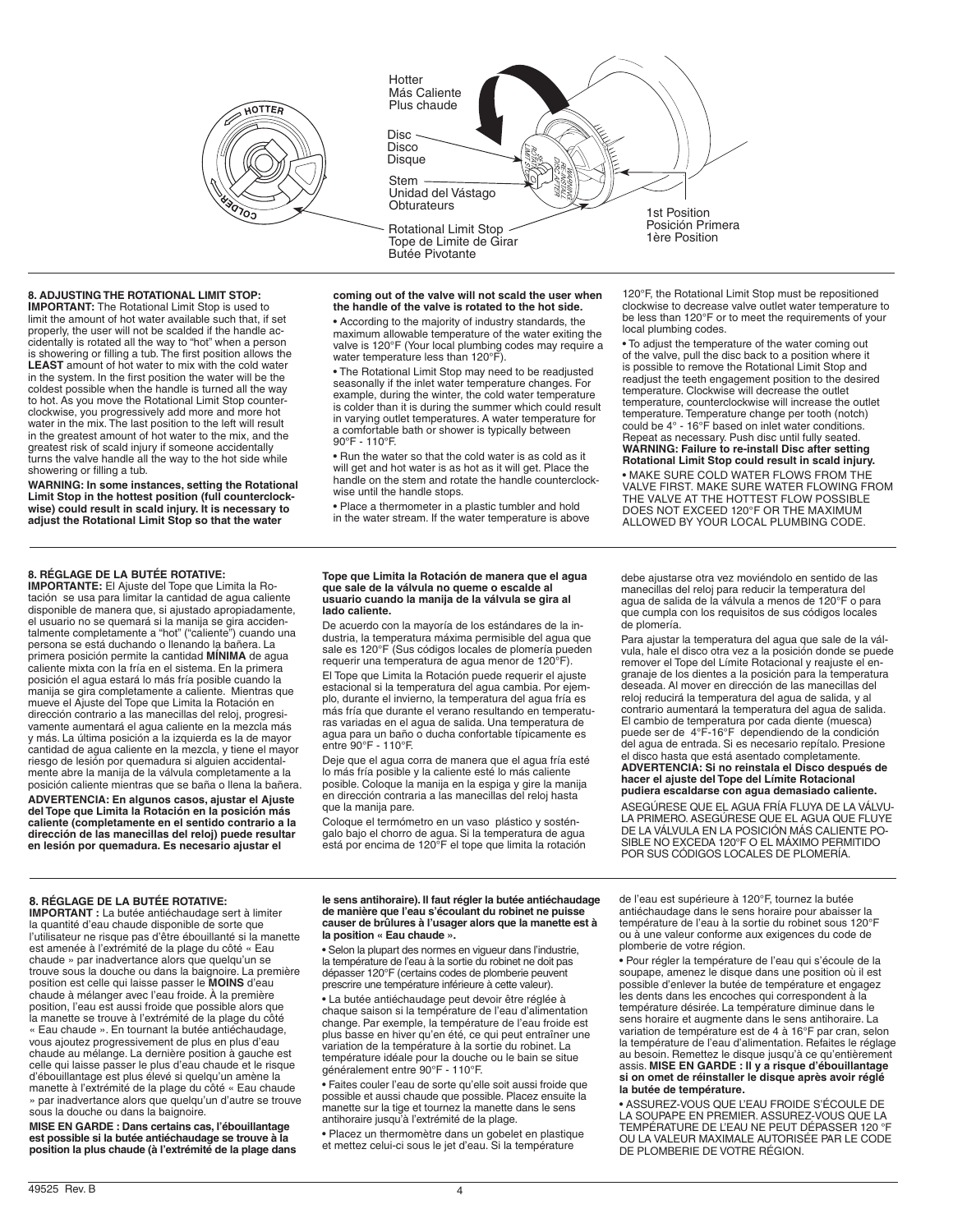

## **Faucet leaks from tub spout/showerhead:**

SHUT OFF WATER SUPPLIES. Replace seats and springs (1)–Repair Kit RP1815. Check condition of lower O-rings and replace if necessary RP20743. See Helpful Hints 1, 2, & 3.

#### **If leak persists:**

SHUT OFF WATER SUPPLIES. Replace cartridge assembly (2) RP19804. See Helpful Hints 1, 2, 3 & 5.

**Unable to maintain constant water temperature:** Replace cartridge assembly (2) with RP19804 or follow instructions in Helpful Hints 1, 2, 4 & 5.

## **Helpful Hints:**

1. Before removing valve cartridge assembly for any maintenance, be sure to note the position of the rotational limit stop on the cap. The valve cartridge assembly must always be put back in the same position. BE SAFE! After you have finished the installation, turn on valve to make sure COLD WATER FLOWS FIRST. 2. To remove valve cartridge from body, shut off water supplies and remove handle and bonnet nut. Do not pry the valve cartridge out of the body with a screwdriver. Place handle on stem and rotate counterclockwise approximately 1/4 turn after the stop has been contacted. Lift valve cartridge out of body.

3. To remove seats and springs, remove valve cartridge. Separate cap assembly from the housing assembly by rotating the cap assembly counterclockwise 90°<br>(degrees). Separate cap and housing assemblies.

### **Sugerencia Utiles:**

1. Antes de remover el ensamble del cartucho de la válvula para hacerle cualquier servicio, fíjese en la posición del tope del límite rotacional ubicado en la tapa. Siempre se debe reponer el ensamble de cartucho de válvula en el mismo posición. TENGA CUIDADO después de cumplir el instalación dele vuelta a la válvula para asegurar que AGUA FRIA SALGA PRIMERO.

2. Para quitar el cartucho de válvula del cuerpo, cierre los suministros de agua y quite el maneral y bonete. No se debe quitar el cartucho de válvula del cuerpo con atornillador. Ponga el maneral encima el vástago y giralo en el sentido contrario al de las agujas del reloj aproximado 1/4 vuelta. Levanta el cartucho de válvula

aguera el cuerpo. 3. Para quitar los asientos y resortes, quite el cartucho de válvula, (vea arriba). Separa ensamble de botón de ensamble de caja girando el botón 90o en el sentido

Remove seats and springs and replace. Place the largest diameter of the spring into the seat pocket first and then press the tapered end of the seal over the spring.

Reassemble valve cartridge and replace in body following<br>instructions given in 1 above.<br>4. If the water in your area has lime, rust, sand or other<br>contaminants in it, your pressure balance valve will require<br>periodic inspe depend on the amount of contaminants in the water. To inspect valve cartridge remove it and follow the steps in note 1 above. Turn the valve to the full mix position and shake the cartridge vigorously. If there is a rattling sound, the unit is functional and can be reinstalled following instructions given in note 1 above. If there is no rattle,

replace the cartridge assembly (RP19804). 5. Push disc until fully seated. See page 4 for more details.

contrario al de las agujas del reloj. Separa ensambles de botón y caja. Quite los asientos y resortes y ponga los asientos y resortes nuevos. Ponga primero el diámetro mas grande del resorte adentro la bolsa del asiento y luego apreta el remate ahusado del sello hacia arriba el resorte. Reensembla el cartucho de válvula y repongalo en el cuerpo siguendo los instrucciones en nota 1 arriba. 4. Si la agua en su area contiene cal, orín, arena o otros contaminamientos, su válvula de equilibrio de presión requerá inspecciones periódico. La frequencía de los inspecciones depende en el tamaño de contaminamientos en la agua. Para inspectar el cartucho, quite el cartucho, sigue los pasos apuntado en nota 1 arriba. Dele vuelta al válvula hasta el posición completamente mixto y sacude el cartucho riguroso. Si hay traqueteo, funciona el unidad y se puede reinstalar siguendo nota 1 de arriba. Si no hay traqueteo, reemplace el ensamble del casquete (RP19804). 5. Presione el disco hasta que está asentado completamente. Vea la página 4 para más detalles.

#### **La llave tiene fugas de agua en la salida de tina/cabeza deregadera–** CIERRE Los Suministros de Agua.

Reemplace Asientos y Resortes (1) – Equipo de Reparaciones RP1815. Verifica el condición de los anillos "O" más bajo y repongalos si será necesario RP20743. Vea Sugerencias Utiles 1, 2, y 3.

### **Si la fuga de agua persiste–**

CIERRE LOS SUMINISTROS DE AGUA. Reemplace el ensamble del casquete (2) Equipo de Reparaciones RP19804. Vea Sugerencia Utiles 1, 2, 3 y 5.

## **No se puede mantener temperatura de**

## **agua constante:**

Reemplace ensamble del casquete (2) con RP19804 o sigue los instrucciones en Sugerencias Utiles 1, 2, 4 y 5

#### **Le robinet fuit par le bec ou la pomme de douche. COUPER L'EAU.**

Remplacer les sièges et les ressorts (1) (kit de réparation RP1815. Vérifier l'état des joints toriques inférieurs et remplacer ceux-ci au besoin (RP20743). Voir les conseils 1, 2, et 3.

## **Si la fuite persiste, COUPER L'EAU.**

Remplacer la cartouche (2) RP19804. Voir les conseils 1, 2, 3 et 5.

**La tempétature de l'eau n'est pas constante.**<br>Remplacer la cartouche (2) RP19804 ou suivre les instructions des conseils 1, 2, 4 et 5.

### **Conseils:**

1. Avant d'enlever la cartouche de la soupape aux fins d'entretien, prenez note de la position de la butée de température maximale sur le chapeau. La cartouche<br>doit toujours être reposée dans la même position. NE<br>PAS PRENDRE DE RISQUES INUTILEMENT. Une fois<br>l'installation terminée, ouvrir le robinet pour s'assurer que<br>L'EAU FROIDE 2. Pour déposer la cartouche du corps, couper l'eau, puis retirer la poignée et le chapeau fileté. Ne pas utiliser un tournevis comme levier pour extraire la cartouche. Placer la poignée sur la tige et la tourner dans le sens<br>antihoraire d'environ 1/4 de tour après contact des<br>butées. Soulever la cartouche pour la retirer du corps.<br>3. Pour déposer les sièges et les ressorts, enlever la<br>ca la soupape du boîtier. Enlever les sièges et les ressorts,

puis les reposer. Placer d'abord l'extrémité du ressort du plus grand diamètre dans le logement du siège, puis abaisser l'extrémité conique du siège sur le ressort. Remonter la cartouche et la reposer dans le corps conformément aux instruction figurant en "1" ci-dessus. 4. Si l'eau d'alimentation du robinet à équilibrage de pression renferme du calcaire, du fer, du sable ou d'autres corps étrangers, celui-ci doit faire l'objet d'inspections périodiques. La fréquence des inspections dépend de la quantité de corps étrangers dans l'eau. Pour inspecter la cartouche, la déposer et suivre et les instructions de la note 1 ci-dessus. Ouvrir la soupape en position de plein mélange et secouer la cartouche vigoureusement. Si des cliquetis se font entendre, le composant est en bon état et peut être reposé conformément aux instructions de la note 1 ci-dessus. Si on n'entend pas de cliquetis, remplacer la cartouche (RP19804).

5. Poussez le disque jusqu'à ce qu'entièrement assis. Voir la page 4 pour plus de détails.